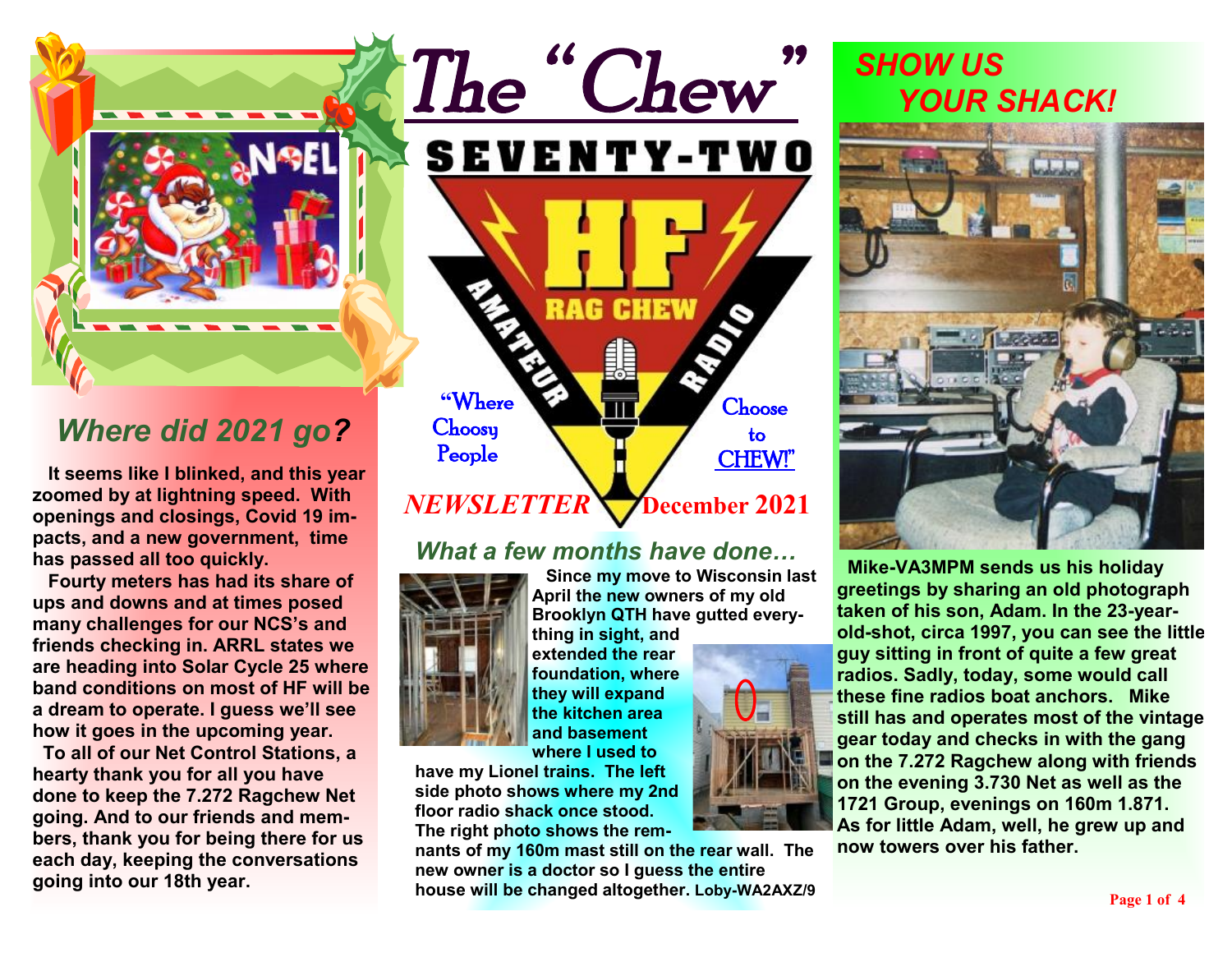

## **Crosby Commons Weekly**



 **Bill-KB1PKS sent us this great photo of his father, Bill Sr., as he hoists a very large stein of German beer. Bill and his family frequently visits his dad at the assisted living center. On this particular day, they decided to have a great German dinner at a nearby café. As the waitress stopped by to take the drink order, Bill Sr. asked for the largest German beer they had. He had thought they would bring a large pint-sized brew, but to his surprise, a 32-ounce stein of beer was placed in front of him.** 

 **His smile was a mile wide as he** 

**polished off every last drop then asked for more! I guess his smile grew from there.** 

 **By the way, Bill Sr. is almost 96 years young, and a proud veteran of WW-II. He was only 18 years old when he served in the battle-grounds of the Pacific in the Philippines. In 1945, he was part of the battle for Manila. It behooves all of us to pause and recognize him and thank him for his bravery and service.** 

 **Go ahead Bill, have another one—, it's on the house***!* 

#### *Postscript from Bill KB1PKS:*

 *~~~~~~~~~~~~*

 **Like many vets of that era, dad doesn't talk a lot about those days. He did mention to me that the Filipinos were so devastated after the battle, and so happy the Americans had taken over, that it was easy for him to get chores done by the locals. He told me he could get all his clothing washed and ironed for 35 cents a week. Tree-ripened bananas on the island were so much sweeter than in the states, and you could get a big bunch for a nickel.** 

 **Dad stayed for another year after the war ended, but they only started building barracks six months after arrival, and the officers took them first. Dad had to live in large eight man tents for the rest of 1946. What really bugged him was the blare of the loud speakers telling the hold out Japanese solders to come out of the caves. They didn't believe the war was over until well into 1946. Dad said some were so skinny all their ribs were showing and all the clothes they had left were just rags.** 

 **That's all he ever told me so I don't push him for any more, especially about the actual battles. I know he lost a lot of friends.**  *Bill-KB1PKS*

## *A note from your editor …*

 **Our monthly newsletter "THE CHEW", contains information about the activities and participants in the 7.272 Ragchew Net. We rely on contributions of stories and pictures from the members to keep all of us up to date, impart information we can all use and, of course, to raise a smile and a chuckle or two. If you find a new "Taz" photo that can be used for future certificates and QSLs, that too is greatly appreciated. Without you, there is no Chew! Please, e-mail your stories, tech info and photos to Loby at [wa2axz@arrl.net](mailto:wa2axz@arrl.net)** 

**~~~~~~~~~~~~~~~~~~~~**

Wanted!

*Many Thanks!* 

#### Voluntee



 **If you would like to be one of our Net Control Stations on a regular schedule or as an occasional fill-in, please contact our net scheduler, Ken-W3XAF.**

 **~~~~~~~~~~~~~~** 



*Eyeball Cards ???* 



 **KB3IFH QSL Cards [www.kb3ifh.homestead.com](http://www.kb3ifh.homestead.com) ~~~~~~~~~~~~~~~~~~~~~~** 

**72chew.net**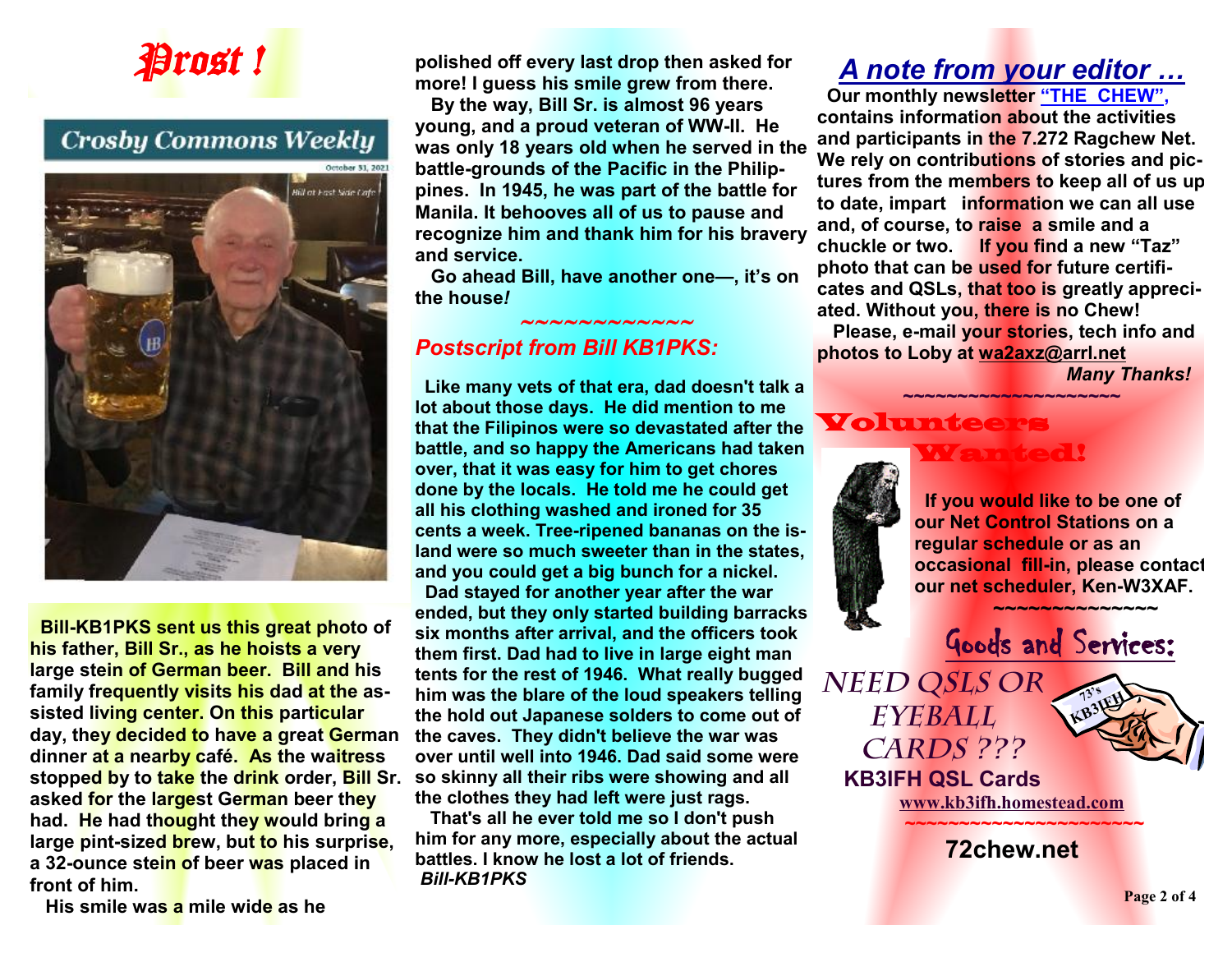#### **Badlands National Park in SD.**

## **Phil's summer Vacation**



**Phil -K8PJW sends us a few photos from his summer vacation where he chased around the upper western states, seeing wonderful and historic sights along the way. Above is a panoramic shot of the Badlands National Park where the stark beauty revealed a hoard of ancient dinosaur fossils. The Corn Palace is** 





**entirely constructed from corn stalks and grain. It serves as a venue for public gatherings, concerts and art exhibits. The photo above shows Mount Rushmore where the likenesses of George Washington, Thomas Jefferson, Theodore Roosevelt and Abraham Lincoln proudly reside. The Wall Drug store is home to various tourist attractions including cowboy memorabilia, gift shops and restaurants as well as an 80-foot-long brontosaurus on display. It looks as though Phil and the family had a wonderful time and hopes you will be taking notes for a future vacation too.**